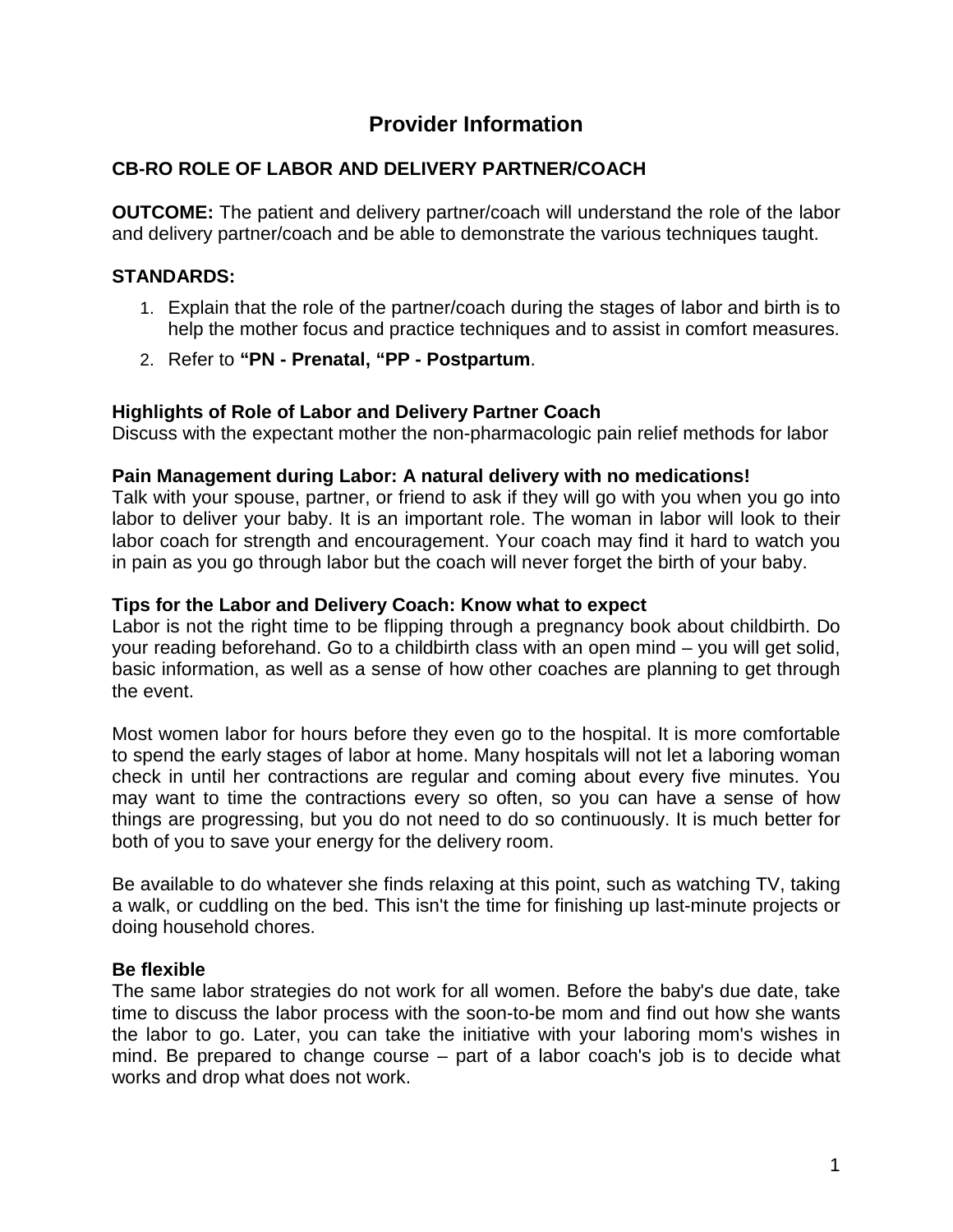#### **Don't take things personally**

A woman in labor may be in her own world. Giving birth is a long, hard job, and some women cope by reaching deep inside themselves.

The laboring woman may become outwardly irritable at times, too. For instance, she may love having you massage her early in labor, and then decide that she does not want to be touched at all! It is important not to misunderstand her behavior as a rejection of you.

### **Bring a few things for yourself**

Most pregnant moms ready their overnight bags long before their due date. But you may be spending the night at the hospital, too, so don't forget to pack some things for yourself. Essentials: A change of clothes, comfortable shoes, and a sustaining snack (one with no strong odors, please!).

#### **Ask questions**

Medical professionals should, but don't always, explain what they're doing and whether it's mandatory. Don't be shy about seeking out information, whether about medical procedures or about helping the laboring mom get more comfortable – especially if she's not up to asking questions herself.

### **Be her advocate**

A laboring woman is not always in the best condition to make hard decisions or assertive requests. Be ready to step in if the situation calls for it. You may need to ask that her healthcare practitioner be woken from a nap, that an anesthesiologist be paged, or that a mirror be brought in. And if Mom plans to breastfeed, help make sure that she has a chance to do so soon after the baby's born, and that someone's there to help her if she's having trouble.

# **Help her stay focused and relaxed**

Suggest different coping techniques when necessary, drawing on the methods you've both learned in childbirth classes. For example, suggest position changes or encourage her to find something – such as a breathing pattern, your face, or even a foot rub – to focus on during the contractions, and bring her back to it whenever she starts to think she won't make it.

# **Know your limitations**

A lot goes on in the birthing room. Be aware of what you are willing to do during the process and what you want to leave to the professionals. For example, if you are not comfortable cutting the umbilical cord (even if that was the plan), just say so.

#### **Just be there**

This is one of those events for which showing up is the most important thing of all. Even if you want to  $-$  or have to  $-$  leave most of the hands-on stuff to the pros, your presence matters. And no matter how you really feel, project a sense of confidence and calm reassurance: "You're doing great! Everything's going fine."